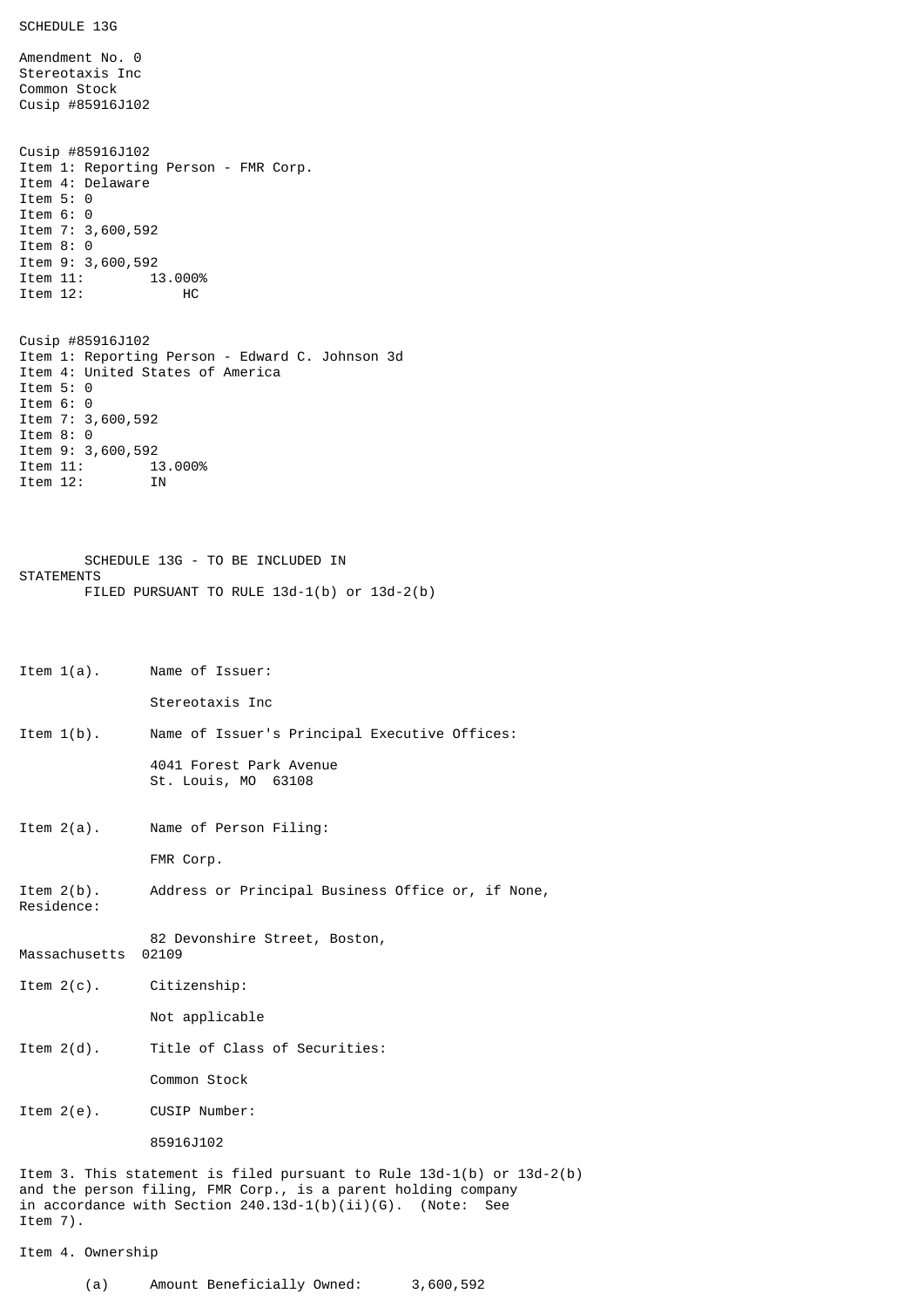(b) Percent of Class: 13.000%

(c) Number of shares as to which such person has:

(i) sole power to vote or to direct the vote: 0

 $(i)$  shared power to vote or to<br>he vote:  $0$ direct the vote:

(iii) sole power to dispose or to direct the disposition of: 3,600,592

(iv) shared power to dispose or to direct the disposition of: 0

Item 5. Ownership of Five Percent or Less of a Class.

Not applicable.

Item 6. Ownership of More than Five Percent on Behalf of Another Person.

Various persons have the right to receive or the power to direct the receipt of dividends from, or the proceeds from the sale of, the Common Stock of Stereotaxis Inc. The interest of one person, Fidelity Small Cap Independence, an investment company registered under the Investment Company Act of 1940, in the Common Stock of Stereotaxis Inc, amounted to 1,572,292 shares or 5.677% of the total outstanding Common Stock at January 31, 2006.

Item 7. Identification and Classification of the Subsidiary Which Acquired the Security Being Reported on By the Parent Holding Company.

See attached Exhibit A.

Item 8. Identification and Classification of Members of the Group.

Not applicable. See attached Exhibit A.

Item 9. Notice of Dissolution of Group.

Not applicable.

Item 10. Certification.

By signing below I certify that, to the best of my knowledge and belief, the securities referred to above were acquired in the ordinary course of business and were not acquired for the purpose of and do not have the effect of changing or influencing the control of the issuer of such securities and were not acquired in connection with or as a participant in any transaction having such purpose or effect.

Signature

After reasonable inquiry and to the best of my knowledge and belief, I certify that the information set forth in this statement is true, complete and correct.

February 10, 2006 Date

/s/Eric D. Roiter Signature

Eric D, Roiter Duly authorized under Power of Attorney dated December 30, 1997 by and on behalf of FMR Corp. and its direct and indirect subsidiaries

SCHEDULE 13G - TO BE INCLUDED IN **STATEMENTS**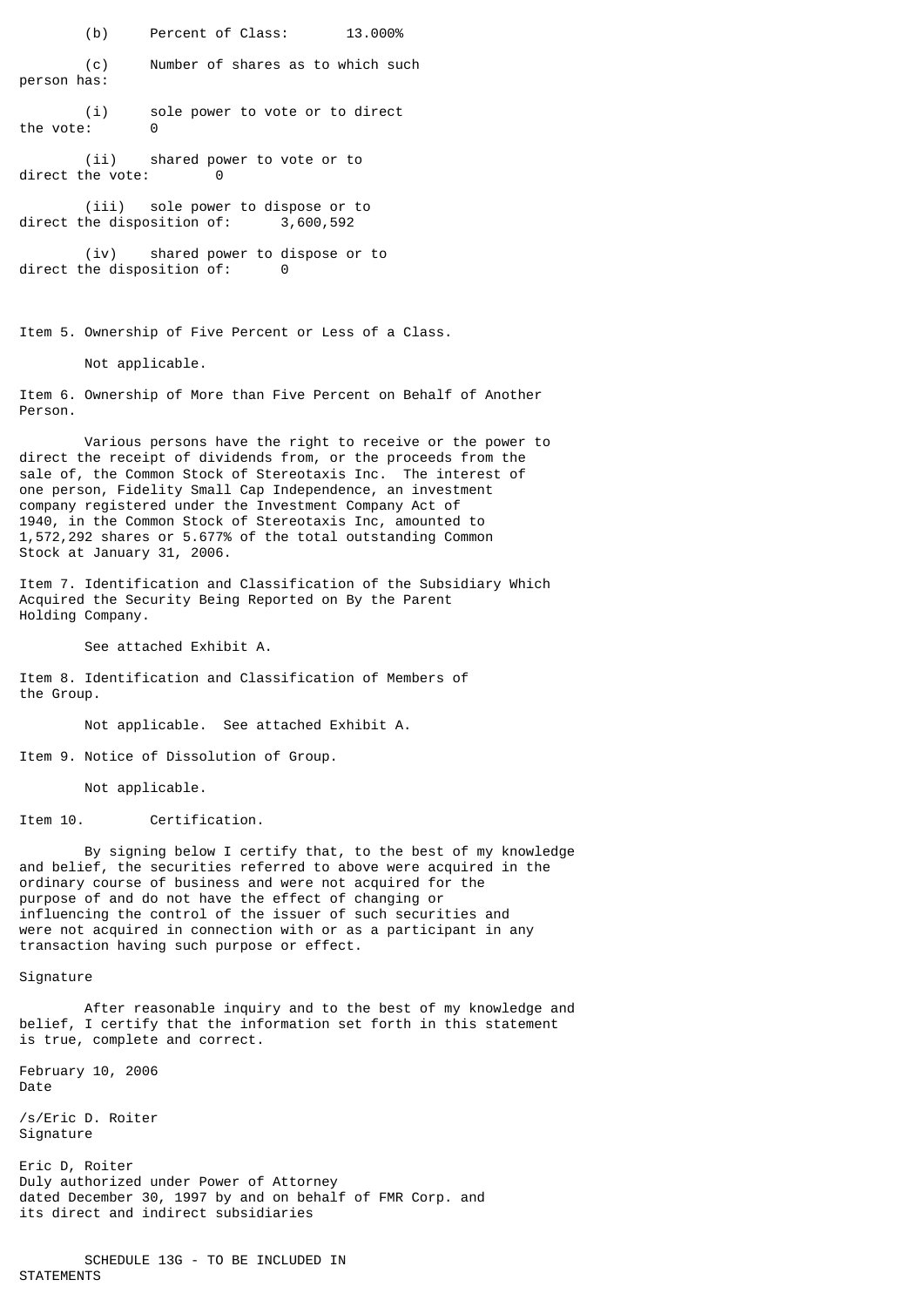Pursuant to the instructions in Item 7 of Schedule 13G, Fidelity Management & Research Company ("Fidelity"), 82 Devonshire Street, Boston, Massachusetts 02109, a whollyowned subsidiary of FMR Corp. and an investment adviser registered under Section 203 of the Investment Advisers Act of 1940, is the beneficial owner of 3,600,592 shares or 13.000% of the Common Stock outstanding of Stereotaxis Inc ("the Company") as a result of acting as investment adviser to various investment companies registered under Section 8 of the Investment Company Act of 1940.

The ownership of one investment company, Fidelity Small Cap Independence, amounted to 1,572,292 shares or 5.677% of the Common Stock outstanding. Fidelity Small Cap Independence has its principal business office at 82 Devonshire Street, Boston, Massachusetts 02109.

Edward C. Johnson 3d and FMR Corp., through its control of Fidelity, and the funds each has sole power to dispose of the 3,600,592 shares owned by the Funds.

Members of the family of Edward C. Johnson 3d, Chairman of FMR Corp., are the predominant owners, directly or through trusts, of Series B shares of common stock of FMR Corp., representing 49% of the voting power of FMR Corp. The Johnson family group and all other Series B shareholders have entered into a shareholders' voting agreement under which all Series B shares will be voted in accordance with the majority vote of Series B shares. Accordingly, through their ownership of voting common stock and the execution of the shareholders' voting agreement, members of the Johnson family may be deemed, under the Investment Company Act of 1940, to form a controlling group with respect to FMR Corp.

Neither FMR Corp. nor Edward C. Johnson 3d, Chairman of FMR Corp., has the sole power to vote or direct the voting of the shares owned directly by the Fidelity Funds, which power resides with the Funds' Boards of Trustees. Fidelity carries out the voting of the shares under written guidelines established by the Funds' Boards of Trustees.

SCHEDULE 13G - TO BE INCLUDED IN **STATEMENTS** FILED PURSUANT TO RULE 13d-1(b) or 13d-2(b) RULE 13d-1(f)(1) AGREEMENT

The undersigned persons, on February 10, 2006, agree and consent to the joint filing on their behalf of this Schedule 13G in connection with their beneficial ownership of the Common Stock of Stereotaxis Inc at January 31, 2006.

FMR Corp.

By /s/ Eric D. Roiter Eric D. Roiter Duly authorized under Power of Attorney dated December 30, 1997, by and on behalf of FMR Corp. and its direct and indirect subsidiaries

Edward C. Johnson 3d

By /s/ Eric D. Roiter Eric D. Roiter Duly authorized under Power of Attorney dated December 30, 1997, by and on behalf of Edward C. Johnson 3d

Fidelity Management & Research Company

By /s/ Eric D. Roiter Eric D. Roiter Senior V.P. and General Counsel

Fidelity Small Cap Independence